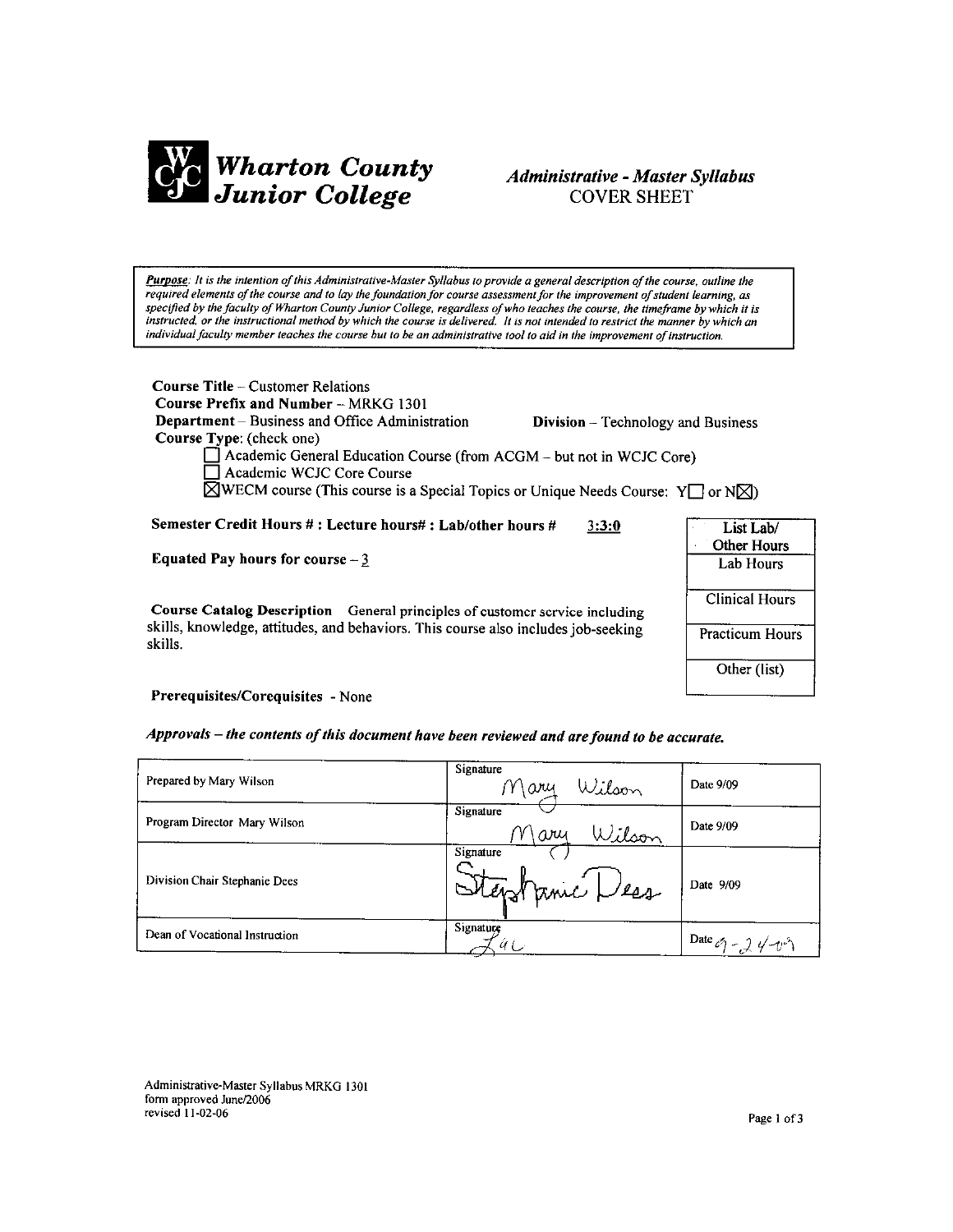

# *Administrative - Master Syllabus*  MRKG 1301

**I. Topical Outline** – Each offering of this course must include the following topics (be sure to include information regarding lab, practicum, clinical or other non lecture instruction):

This course provides students with the basic concepts and current trends in the customer service industry.

Special areas of emphasis include problem solving, development of a customer service strategy, creating customer service systems, coping with challenging customers, customer retention, and measuring satisfaction.

The course also emphasizes job-seeking skills including applications, resumes, cover letters, interview questions and techniques, and networking.

### **II. Course Learning Outcomes**

| <b>Course Learning Outcome</b>                                       | <b>Method of Assessment</b>                                                                                         |
|----------------------------------------------------------------------|---------------------------------------------------------------------------------------------------------------------|
| The student will describe general principles of<br>customer service. | At least 90% of students will correctly answer at<br>least 70% of the questions on a comprehensive<br>written exam. |

## **III. Required Text(s), Optional Text(s) and/or Materials to be Supplied by Student.**

*Customer Service: A Practical Approach* by Elaine Harris. 5th edition, 2010, Pearson, ISBN: 978.013.506.433.7

*Strategies: Getting and Keeping the Job You Want* by Sharon Ferrett. 2<sup>nd</sup> edition, McGraw Hill, ISBN: 978.0.0.7830509.2

Students will also need #2 pencils and scantron forms for taking tests.

#### **IV. Suggested Course Maximum** -35

### **V. List any specific spatial or physical requirements beyond a typical classroom required to teach the course**.

None

### **VI. Course Requirements/Grading System – Describe any course specific requirements such as research papers or reading assignments and the generalized grading format for the course**

- 40% Homework (The students will be required to complete three end-of-chapter projects, including the mystery shopper, resume, and cover letter.)
- 30% Exams
- 30% Final Exam

Administrative-Master Syllabus MRKG 1301 form approved June/2006 revised 11-02-06 Page 2 of 2